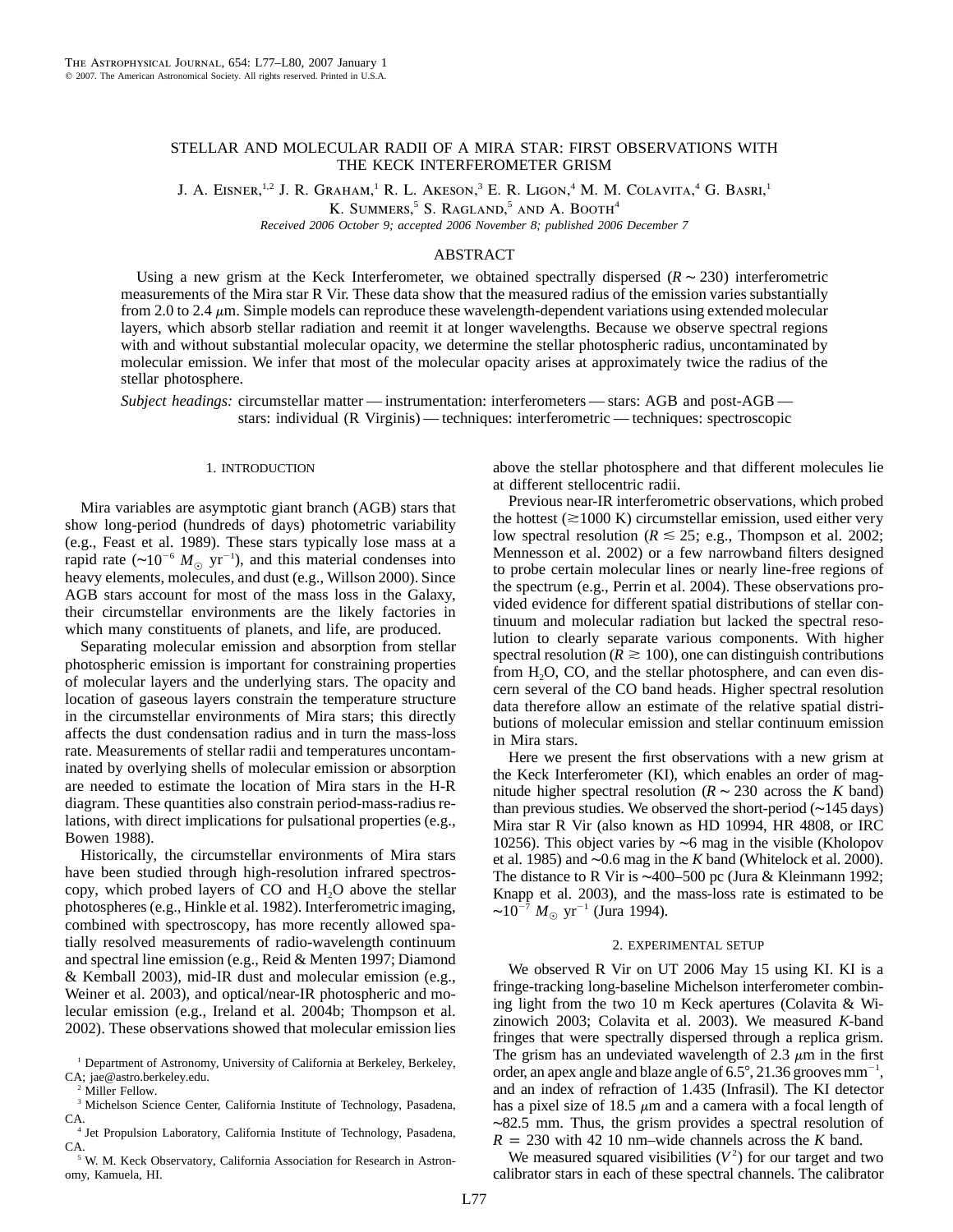stars are K0–K4 giant stars, with known parallaxes, whose *K* magnitudes are within 0.5 mag of the target. The system visibility (i.e., the point-source response of the interferometer) was measured with these calibrators, whose angular sizes were estimated by fitting blackbodies to literature photometry. The calibrator data were weighted by the internal scatter and the temporal and angular proximity to the target (Boden et al. 1998). Source and calibrator data were corrected for detection biases as described by Colavita (1999) and averaged into 5 s blocks. The calibrated  $V<sup>2</sup>$  are the averages of 5 s blocks in each integration, with uncertainties given by the quadrature addition of the internal scatter and the uncertainty in the system visibility.

We averaged our data to produce a single measurement of  $V^2$  in each spectral channel. Observations of R Vir spanned 0.7 hr, and the averaging has a negligible effect on the *u*-*v* coverage. By comparing our calibrator stars to one another, we see that the channel-to-channel variations are small (Fig. 1). Using HD 107328 (spectral type K0 III) to calibrate HD 111765 (spectral type K4 III), we find a standard deviation of 0.012 in the calibrated  $V^2$  versus wavelength. Calibrating HD 107328 with respect to HD 111765, we find  $\sigma = 0.028$ . We therefore adopt a channel-to-channel uncertainty of 2% for our data on R Vir.

The normalization of  $V^2$  versus wavelength has larger uncertainty than the channel-to-channel uncertainties discussed above. Observations of a binary star with a known orbit show that the calibrated  $V^2$  has a systematic uncertainty of  $\leq 5\%$ . This is a discrepancy in the normalization; if we subtract 0.04 from our measurements, the measured and predicted values of  $V^2$  are consistent across all channels at approximately the 1% level. We do not apply this offset to our data but assume that in addition to the 2% channel-to-channel uncertainties described above, the normalization of  $V^2$  is uncertain by ∼5%.

We used the counts in each channel observed during "foreground integrations" (Colavita 1999) to recover a crude spectrum for our target. We divided the measured flux versus wavelength for R Vir by the observed flux from an A1 V star (smoothed over the Br $\gamma$  feature at 2.16  $\mu$ m) and multiplied by a 9000 K blackbody to calibrate the spectral bandpass. While our spatially filtered data may contain relatively less flux at shorter wavelengths due to the larger effect of atmospheric turbulence, such slopes should be removed through our spectral calibration. We estimate that the channel-to-channel uncertainties are ∼5%–10%. However, there may be larger systematic errors due to different *K* magnitudes of the target star and the A1 V spectral calibrator or changing atmospheric or instrumental conditions between the source and calibrator observations. We normalized our calibrated photometry and then converted to flux units by assuming a *K* magnitude of 2.0 based on the current visual phase and previously studied *K*-band variability.

#### 3. MODELING

## 3.1. *Star*-*Shell*

We begin with a simple model consisting of a star surrounded by a single-temperature shell whose optical depth varies with wavelength (essentially a Schuster-Schwarzschild model). We assume the star emits blackbody emission from a compact continuum-forming atmosphere. We ignore limb darkening, which may affect the stellar radius by ∼5% (Welch 1994; Claret et al. 1995); the effect is comparable to the assumed uncertainties in the data.

The free parameters of the model are the stellar angular



FIG. 1.—Calibrated  $V^2$  as a function of wavelength for R Vir and for a K4 III reference star (note that the reference star is mildly resolved, and thus  $V^2$  < 1). The plotted error bars correspond to channel-to-channel uncertainties of 2%. We also indicate a 5% systematic uncertainty in the overall calibration that affects the normalization (§ 2).

radius and temperature,  $\theta_*$  and  $T_*$ , the shell radius and temperature,  $\theta_{shell}$  and  $T_{shell}$ , and the optical depth of the shell at each wavelength,  $\tau_{\lambda}$ . Since we must determine the best-fit value of  $\tau$  at each observed wavelength, the model has 46 free parameters. We measure  $V^2$  and flux in each spectral channel, and we have 84 data points with which to constrain these parameters.

This model has been used previously to model narrowband interferometric observations of Mira stars (e.g., Perrin et al. 2004; Weiner 2004) and can be used to estimate the relative spatial distributions of stellar and circumstellar emission. Moreover, comparison of the fitted  $\tau_{\lambda}$  with that expected for different molecules (based on laboratory spectroscopy; e.g., Rothman et al. 2005) constrains which molecules are present in the circumstellar environment.

We construct the model by considering sight lines from the center of the star out to the limb of the shell and summing the contributions from each line of sight. The specific intensity of the model includes emission from both the star and the shell for sight lines  $\theta \leq \theta$ <sub>\*</sub>:

$$
I_{\nu}(\theta) = B_{\nu}(T_{*})e^{-\tau_{\lambda}\cos\theta} + B_{\nu}(T_{\text{shell}})(1 - e^{-\tau_{\lambda}\cos\theta}). \qquad (1)
$$

For  $\theta_* < \theta \leq \theta_{\text{shell}}$ , only the shell contributes:

$$
I_{\nu}(\theta) = B_{\nu}(T_{\text{shell}})(1 - e^{-2\tau_{\lambda}\cos\theta}).
$$
 (2)

We compute the flux and normalized visibility for a series of annuli of infinitesimal angular width (see, e.g., Eisner et al. 2004) and sum over all annuli to obtain  $F_{\nu}$  and  $\overline{V^2}$  for the model. We fit our data to the modeled  $F<sub>\nu</sub>$  and  $V<sup>2</sup>$  using a Levenberg-Marquardt nonlinear least-squares fitting algorithm.

## 3.2. *Star*-*Molecular Layer*

Instead of considering a shell with arbitrary optical depth  $\tau_{\lambda}$  (and 42 associated free parameters), we can use molecular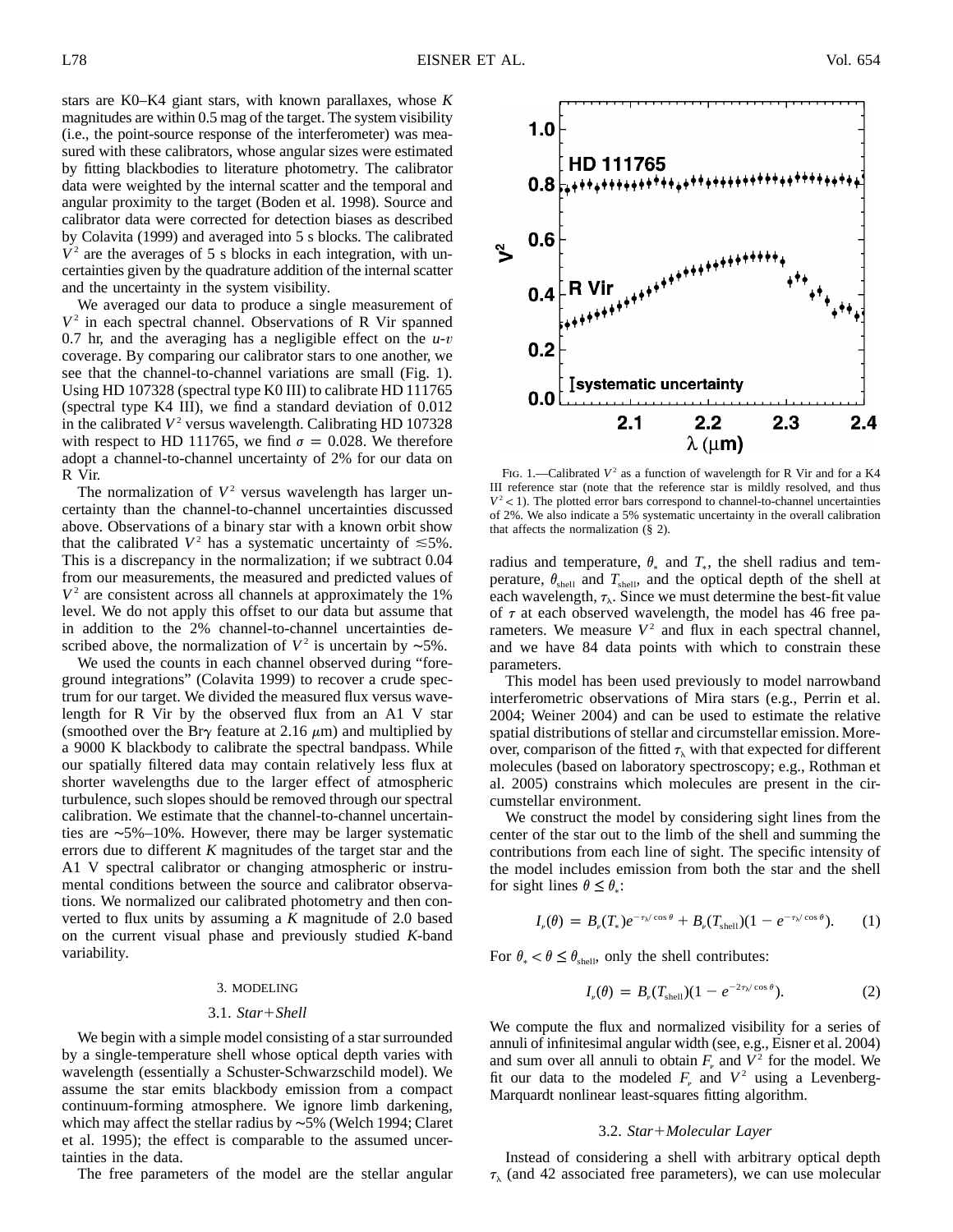TABLE 1 Model Parameter Values

| Model                    | $T_{\ast}$                     | $\sigma_*$                 | $I_{\text{shell}}$             | $\theta_{\rm shell}$                         | $N_{\rm mol}$         |
|--------------------------|--------------------------------|----------------------------|--------------------------------|----------------------------------------------|-----------------------|
|                          | (K)                            | (mas)                      | (K)                            | (mas)                                        | $(g \text{ cm}^{-2})$ |
| $Star + molecular layer$ | $3700 \pm 140$ $1.40 \pm 0.07$ | $3800 + 440$ $1.37 + 0.07$ | $1800 \pm 100$ 2.44 $\pm$ 0.13 | $1900 \pm 100$ $2.42 \pm 0.12$ $4.3 \pm 0.2$ | $\cdots$              |

Note.—Uncertainties listed in the table are the quadrature sums of statistical uncertainties in the fits and assumed 5% systematic errors.

opacities calculated for stellar atmosphere models (P. Hauschildt 2006, private communication). We replace  $\tau_{\lambda}$  with  $\tau_{\text{mol}} = N_{\text{col}} \sigma_{\text{mol}} (T_{\text{mol}})$ , where  $\sigma_{\text{mol}}$  is the molecular cross section (as a function of wavelength) for a single layer in the Hauschildt atmospheric model and  $N_{\text{col}}$  is the column density of the layer. This column density assumes a mix of different molecules  $(H_2, H_3)$  $CO$ , and  $H<sub>2</sub>O$ , among others), and the relative abundances are determined through self-consistent modeling of a cool stellar atmosphere. Since the relative abundances of  $H<sub>2</sub>$  and  $H<sub>2</sub>O$  and CO may be lower in a shell than in a dense atmosphere, our fitted column density for the shell may be overestimated. The free parameters for this model are  $R_{\ast}$  and  $T_{\ast}$ , the molecular layer radius and temperature,  $R_{\text{mol}}$  and  $T_{\text{mol}}$ , and the column density of the molecules within the layer,  $N_{\text{mol}}$ .

### 4. RESULTS AND CAVEATS

Our modeling indicates that the stellar radius is ∼1.4 mas (∼130 *R*,, assuming a distance of 450 pc) and the stellar temperature is ∼3700–3800 K (Table 1; Fig. 2). The shell of molecular material is cooler and located at a larger radius:  $R_{\text{mol}} \sim 2.4 \text{ mas } (\sim 230 R_{\odot}) \text{ and } T_{\text{mol}} \sim 1800 - 1900 \text{ K}.$ 

We have assumed in our models that the molecular material around R Vir resides in an infinitesimally thin shell. However, material is probably distributed over a range of radii, and different molecules at different temperatures may contribute to the optical depth. Our simple assumption may be partially responsible for differences between the modeled opacity and that expected from molecular line lists (Fig. 3). Deviations from spherical symmetry, not included in our models, may also contribute to differences between models and data.

The inferred temperature of the molecular shell is substantially higher than the expected condensation temperature for dust around Mira stars (∼500 K; e.g., Rowan-Robinson & Harris 1982; Hashimoto 1994). Dust at larger radii, but within the 50 mas (∼23 AU) field of view of our observations, could contribute some overresolved flux, which would reduce the measured  $V^2$  and increase the measured flux. This should be a minor effect given the small amount of *K*-band flux from any cool extended dust relative to that in the hot, compact molecular shell modeled above (see, e.g., Eisner et al. 2004).

#### 5. DISCUSSION

Our analysis suggests that the molecules (predominantly  $H<sub>2</sub>O$ ) responsible for most of the opacity in the circumstellar environment of R Vir form at approximately twice the radius of the stellar photosphere. The molecular material cannot be supported by hydrostatic forces at this radius. Propagating shocks associated with the pulsation of Mira stars can lead to molecular densities at these radii orders of magnitude larger than predicted by hydrostatic models (e.g., Bowen 1988; Woitke et al. 1999), and shocks thus provide a mechanism for lifting the molecular layer in R Vir to its observed location.

The radius and temperature of the molecular shell imply radiative equilibrium with the stellar continuum radiation, sug-



Fig. 2.—Observed  $V^2$  and fluxes plotted with the predictions of the best-fit models. The shaded region shows assumed 10% uncertainties for our flux measurements. Solid and dashed lines show the predictions for the star+shell (§ 3.1) and star+molecular layer (§ 3.2) models, respectively. Water vapor lines blend together at the spectral resolution of these observations and contribute substantial opacity from ∼2.0 to 2.2 μm and from ∼2.3 to 2.4 μm (e.g., Ludwig 1971). Rovibrational lines of CO contribute opacity between ∼2.3 and 2.4  $\mu$ m (e.g., Rothman et al. 2005), and the four dips in the V<sup>2</sup> and fluxes between ∼2.3 and 2.4  $\mu$ m occur at the approximate wavelengths of the CO overtone band heads.